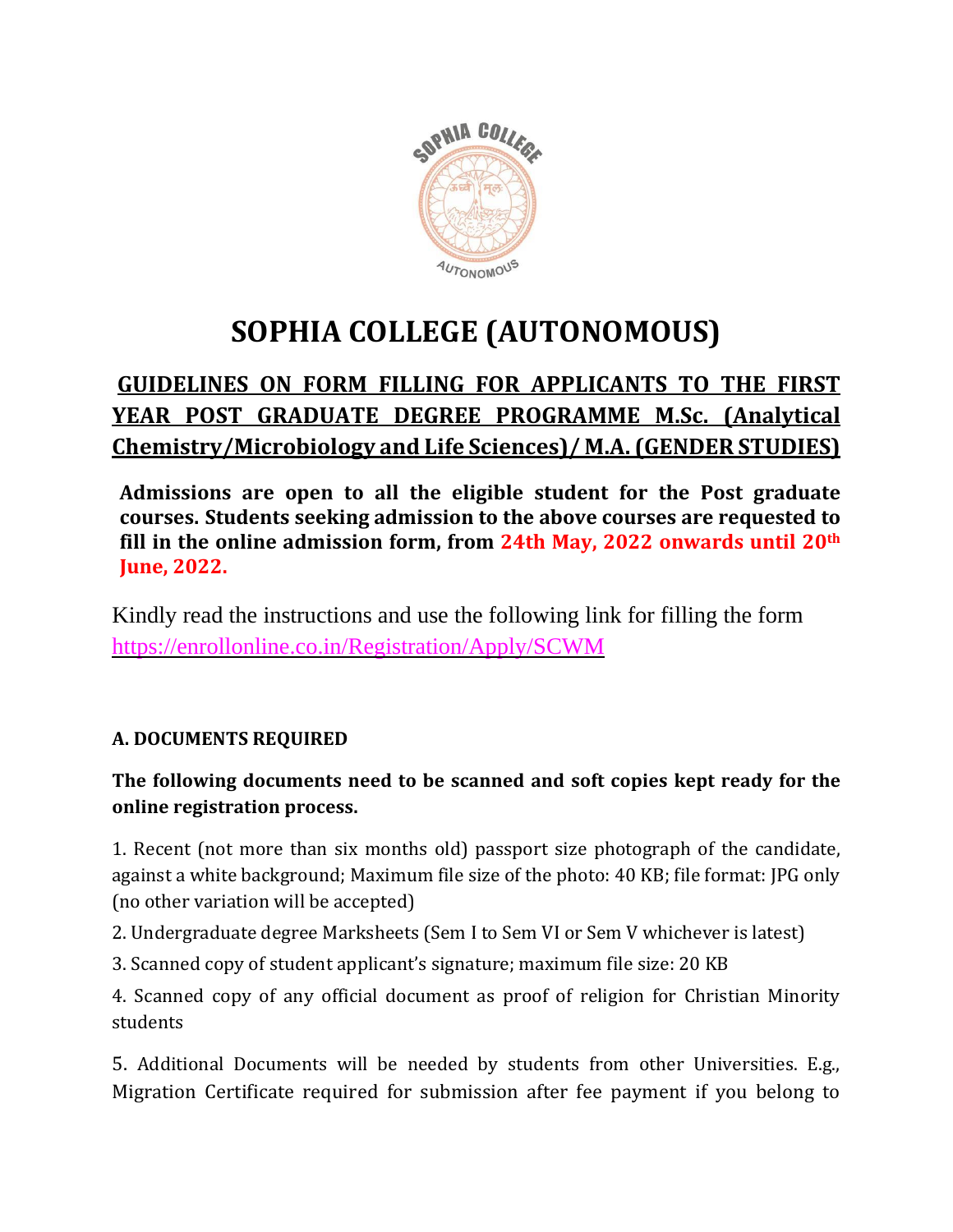University outside Mumbai. Till then your admission formalities will be considered as provisional. Please ensure that you apply for these documents from your Institutes.

#### **B. Courses offered and selection criterion**

Depending on your choice of stream:

| <b>M. Sc Microbiology (Aided)</b>                                                                    | 10 seats | selection by Merit, entrance test, and<br>personal interview |
|------------------------------------------------------------------------------------------------------|----------|--------------------------------------------------------------|
| <b>M. Sc Life Sciences</b><br>(Aided)<br><b>Neurobiology: Specialization</b><br>(Semester $3 \& 4$ ) | 10 seats | selection by Merit, entrance test, and<br>personal interview |
| <b>M. Sc Analytical Chemistry</b><br>(Un-aided)                                                      | 10 seats | selection by Merit and personal interview                    |
| <b>MA in Gender Studies</b><br>(Un-aided)                                                            | 24 seats | Selection by Interview                                       |

 Admission is open to both male and female candidates. Students from any stream can apply for admission to M.A. in Gender Studies.

#### **C. POINTS TO REMEMBER WHILE FILLING THE APPLICATION FORM FOR PG ADMISSION**

• A red asterisk (\*) in any field denotes that it is compulsory for you to provide the information; it cannot be left blank. You cannot move to the next section of the form if you do not provide this information.

#### **It is highly recommended that PC or Laptop be used for the Form filling**.

If students are applying to more than one subject, they must register separately for each subject

#### **Personal Details**:

- Please enter your Name and Surname exactly as it appears in the Marksheet.
- Guardian's Name can be the same as your parent provided you are staying with

him/her. Students residing outside Mumbai must enter the name of a person residing in the city, who will be their local guardian, as and when the college reopens for regular classes.

• Students who do not have a Last Name/Surname please put a dot (.) in that field.